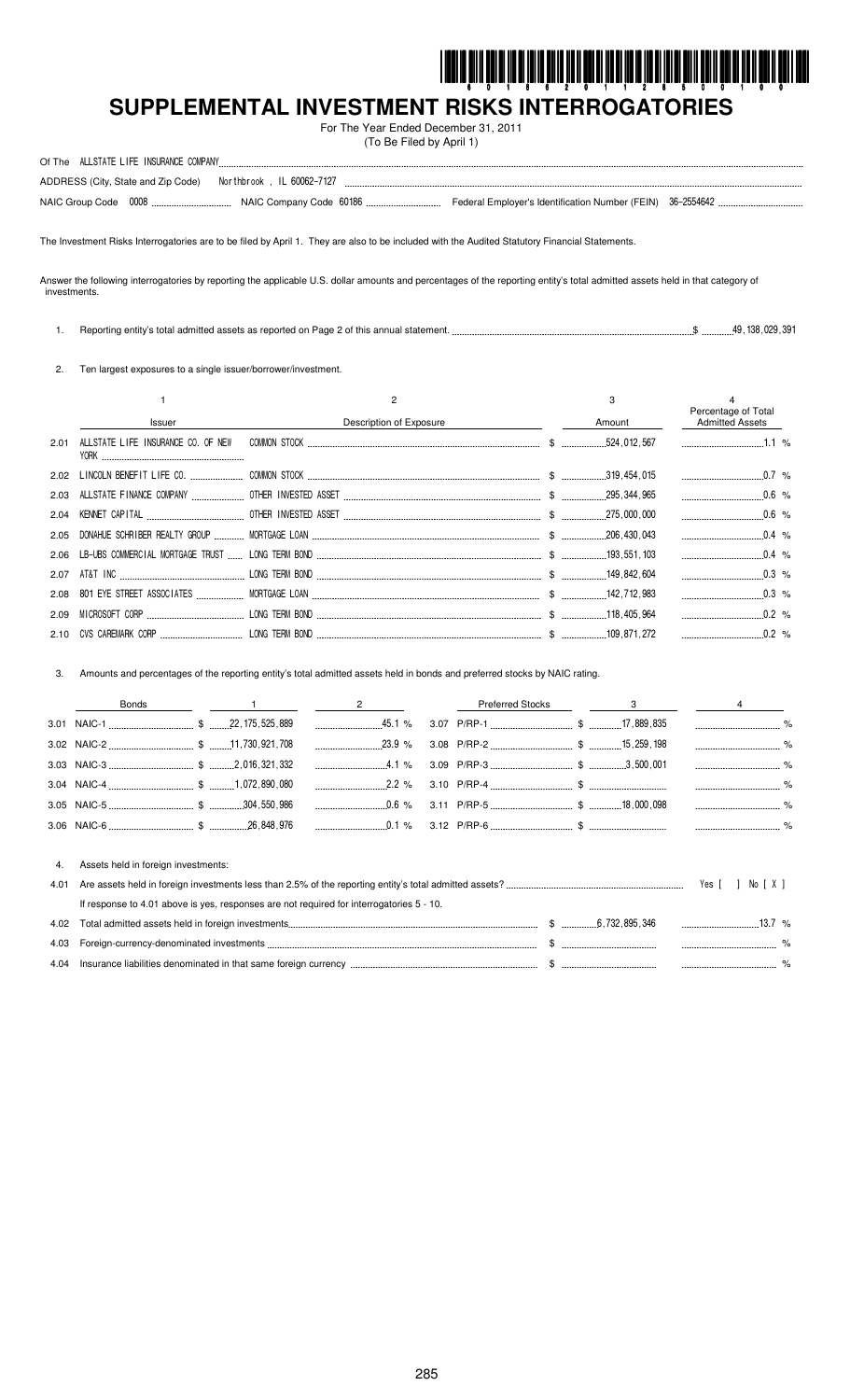5. Aggregate foreign investment exposure categorized by NAIC sovereign rating:

|      |                                                                                                      |                    | $\mathbf{1}$      | $\frac{2}{\sqrt{2}}$                                                           |
|------|------------------------------------------------------------------------------------------------------|--------------------|-------------------|--------------------------------------------------------------------------------|
| 5.01 |                                                                                                      |                    |                   |                                                                                |
| 5.02 |                                                                                                      |                    |                   | 1.5 %                                                                          |
| 5.03 |                                                                                                      |                    |                   | $\ldots$ 0.4 %                                                                 |
| 6.   | Largest foreign investment exposures by country, categorized by the country's NAIC sovereign rating: |                    |                   |                                                                                |
|      |                                                                                                      |                    | $1 \qquad \qquad$ | $2 \left( \frac{1}{2} \right)$                                                 |
|      | Countries rated NAIC - 1:                                                                            |                    |                   |                                                                                |
| 6.01 |                                                                                                      |                    |                   | $4.0\%$                                                                        |
|      |                                                                                                      |                    |                   | $1.6$ %                                                                        |
|      | Countries rated NAIC - 2:                                                                            |                    |                   |                                                                                |
| 6.03 |                                                                                                      |                    |                   | $0.4 %$                                                                        |
| 6.04 |                                                                                                      |                    |                   |                                                                                |
|      | Countries rated NAIC - 3 or below:                                                                   |                    |                   |                                                                                |
| 6.05 |                                                                                                      |                    |                   | $0.2$ %                                                                        |
| 6.06 |                                                                                                      |                    |                   | $0.1$ %                                                                        |
|      |                                                                                                      |                    |                   | $2^{\circ}$                                                                    |
| 7.   |                                                                                                      |                    |                   | $\overline{0.3}$ %                                                             |
|      |                                                                                                      |                    |                   |                                                                                |
| 8.   | Aggregate unhedged foreign currency exposure categorized by NAIC sovereign rating:                   |                    |                   |                                                                                |
|      |                                                                                                      |                    |                   | $\overline{\phantom{a}}$ 2                                                     |
| 8.01 |                                                                                                      |                    |                   | $\begin{array}{ccc}\n0.2 & \n\% \n\end{array}$                                 |
| 8.02 |                                                                                                      |                    |                   | $\sim$ $\sim$ $\sim$                                                           |
| 8.03 |                                                                                                      |                    |                   | $\sim$ 0.1 %                                                                   |
|      |                                                                                                      |                    | $1 \quad \qquad$  | $\frac{1}{\sqrt{2}}$ 2                                                         |
|      | Countries rated NAIC - 1:                                                                            |                    |                   |                                                                                |
| 9.01 |                                                                                                      |                    |                   | $\begin{array}{ccc} \multicolumn{3}{c} \textbf{0.2} & \textbf{\%} \end{array}$ |
|      |                                                                                                      |                    |                   |                                                                                |
|      | Countries rated NAIC - 2:                                                                            |                    |                   |                                                                                |
| 9.03 |                                                                                                      |                    |                   |                                                                                |
| 9.04 |                                                                                                      |                    |                   |                                                                                |
|      | Countries rated NAIC - 3 or below:                                                                   |                    |                   |                                                                                |
| 9.05 |                                                                                                      |                    |                   | 0.1 %                                                                          |
| 9.06 |                                                                                                      |                    |                   |                                                                                |
| 10.  | Ten largest non-sovereign (i.e. non-governmental) foreign issues:                                    |                    |                   |                                                                                |
|      | $\mathbf{1}$                                                                                         | $\overline{c}$     | 3                 | 4                                                                              |
|      | Issuer                                                                                               | <b>NAIC Rating</b> |                   |                                                                                |
|      | 10.01 SHELL INTERNATIONAL FIN                                                                        | 1FE                | \$                | 0.2%                                                                           |
|      |                                                                                                      |                    |                   | $0.2 %$                                                                        |
|      |                                                                                                      |                    |                   | .0.1%                                                                          |
|      |                                                                                                      |                    |                   |                                                                                |
|      |                                                                                                      |                    |                   | $0.1$ %                                                                        |
|      |                                                                                                      |                    |                   | 0.1 %                                                                          |
|      |                                                                                                      |                    | $$$ 64,397,811    | 0.1 %                                                                          |
|      |                                                                                                      |                    |                   | $\ldots$ 0.1 %                                                                 |
|      |                                                                                                      |                    |                   |                                                                                |
|      |                                                                                                      |                    |                   | $0.1\%$<br>.0.1%                                                               |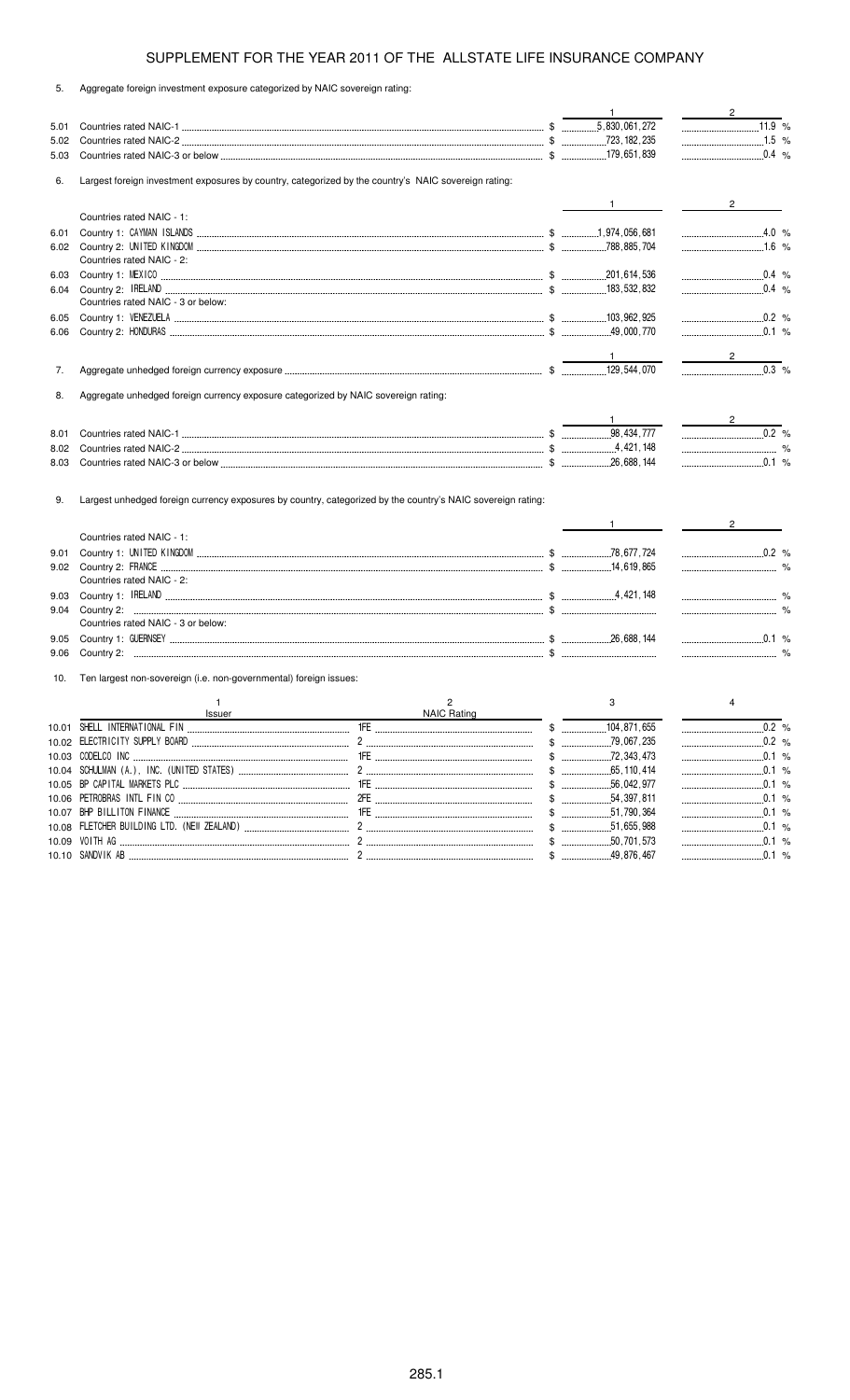| 11.   | Amounts and percentages of the reporting entity's total admitted assets held in Canadian investments and unhedged Canadian currency exposure:     |                |                  |
|-------|---------------------------------------------------------------------------------------------------------------------------------------------------|----------------|------------------|
| 11.01 |                                                                                                                                                   |                |                  |
|       | If response to 11.01 is yes, detail is not required for the remainder of interrogatory 11.                                                        |                | $\overline{2}$   |
| 11.02 |                                                                                                                                                   |                |                  |
| 11.03 |                                                                                                                                                   |                |                  |
| 11.04 |                                                                                                                                                   |                |                  |
| 11.05 |                                                                                                                                                   |                |                  |
| 12.   | Report aggregate amounts and percentages of the reporting entity's total admitted assets held in investments with contractual sales restrictions: |                |                  |
| 12.01 |                                                                                                                                                   |                | Yes [ X ] No [ ] |
|       | If response to 12.01 is yes, responses are not required for the remainder of Interrogatory 12.                                                    |                |                  |
|       | <u> 1989 - Johann Stoff, Amerikaansk politiker († 1908)</u>                                                                                       |                |                  |
|       | Largest three investments with contractual sales restrictions:                                                                                    |                |                  |
| 12.03 |                                                                                                                                                   |                |                  |
| 12.04 |                                                                                                                                                   |                |                  |
| 12.05 |                                                                                                                                                   |                |                  |
| 13.   | Amounts and percentages of admitted assets held in the ten largest equity interests:                                                              |                |                  |
| 13.01 |                                                                                                                                                   |                | Yes [ ] No [ X ] |
|       | If response to 13.01 above is yes, responses are not required for the remainder of Interrogatory 13.                                              |                |                  |
|       | Issuer                                                                                                                                            | $\overline{2}$ | 3                |
|       |                                                                                                                                                   |                | $1.1\%$          |
|       |                                                                                                                                                   |                | 0.7 %            |
|       |                                                                                                                                                   |                |                  |
|       |                                                                                                                                                   |                | $0.2$ %          |
|       |                                                                                                                                                   |                |                  |
| 13.07 |                                                                                                                                                   |                |                  |
| 13.08 |                                                                                                                                                   |                |                  |
|       |                                                                                                                                                   |                |                  |

13.10 ) % \$ "''" %

 \$ \$ '" %

13.11 PRUDENTIAL CAPITAL PA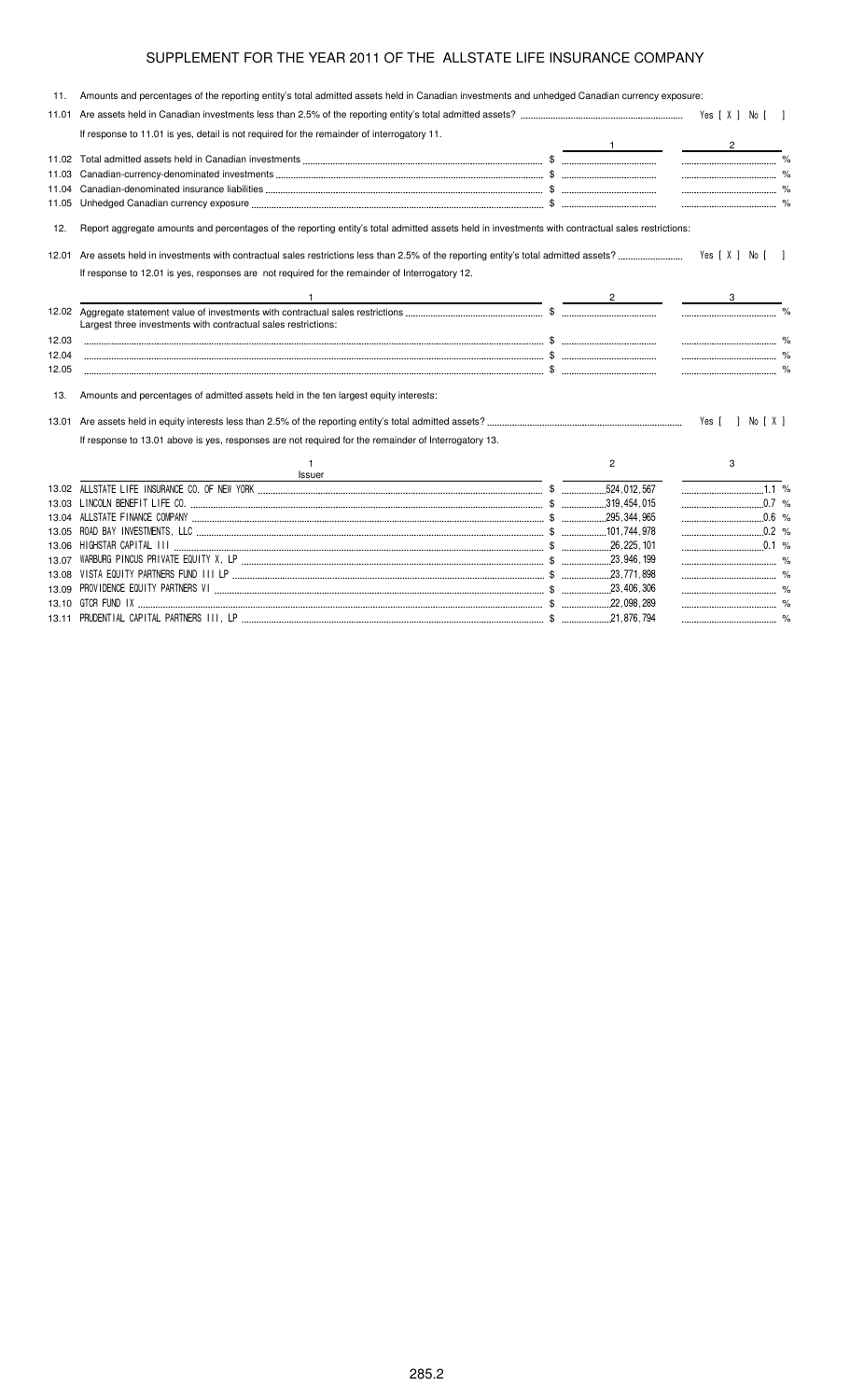| 14.            | Amounts and percentages of the reporting entity's total admitted assets held in nonaffiliated, privately placed equities:                                                               |                |                    |  |
|----------------|-----------------------------------------------------------------------------------------------------------------------------------------------------------------------------------------|----------------|--------------------|--|
|                |                                                                                                                                                                                         |                | Yes [ X ] No [ ]   |  |
|                | If response to 14.01 above is yes, responses are not required for the remainder of Interrogatory 14.                                                                                    |                |                    |  |
|                |                                                                                                                                                                                         |                |                    |  |
|                | Largest three investments held in nonaffiliated, privately placed equities:                                                                                                             |                |                    |  |
| 14.03          |                                                                                                                                                                                         |                |                    |  |
| 14.04          |                                                                                                                                                                                         |                |                    |  |
| 14.05          |                                                                                                                                                                                         |                |                    |  |
| 15.            | Amounts and percentages of the reporting entity's total admitted assets held in general partnership interests:                                                                          |                |                    |  |
|                |                                                                                                                                                                                         |                | Yes [ X ] No [ ]   |  |
|                | If response to 15.01 above is yes, responses are not required for the remainder of Interrogatory 15.<br>the contract of the contract of the contract of the contract of the contract of |                |                    |  |
|                |                                                                                                                                                                                         |                |                    |  |
|                | Largest three investments in general partnership interests:                                                                                                                             |                |                    |  |
| 15.03          |                                                                                                                                                                                         |                |                    |  |
| 15.04          |                                                                                                                                                                                         |                |                    |  |
| 15.05          |                                                                                                                                                                                         |                |                    |  |
| 16.            | Amounts and percentages of the reporting entity's total admitted assets held in mortgage loans:                                                                                         |                |                    |  |
|                |                                                                                                                                                                                         |                | Yes [ ] No [ X ]   |  |
|                | If response to 16.01 above is yes, responses are not required for the remainder of Interrogatory 16 and Interrogatory 17.                                                               |                |                    |  |
|                |                                                                                                                                                                                         | $\overline{2}$ | 3                  |  |
|                | Type (Residential, Commercial, Agricultural)                                                                                                                                            |                |                    |  |
|                |                                                                                                                                                                                         |                | $0.\overline{4}$ % |  |
| 16.03<br>16.04 |                                                                                                                                                                                         |                |                    |  |
| 16.05          |                                                                                                                                                                                         |                |                    |  |
|                |                                                                                                                                                                                         |                |                    |  |
|                |                                                                                                                                                                                         |                |                    |  |

16.09 - \$ % 16.10 - \$ %

 \$ %

 \$ %

 \$ %

16.07 Comme

16.08 Comme

16.11 Comme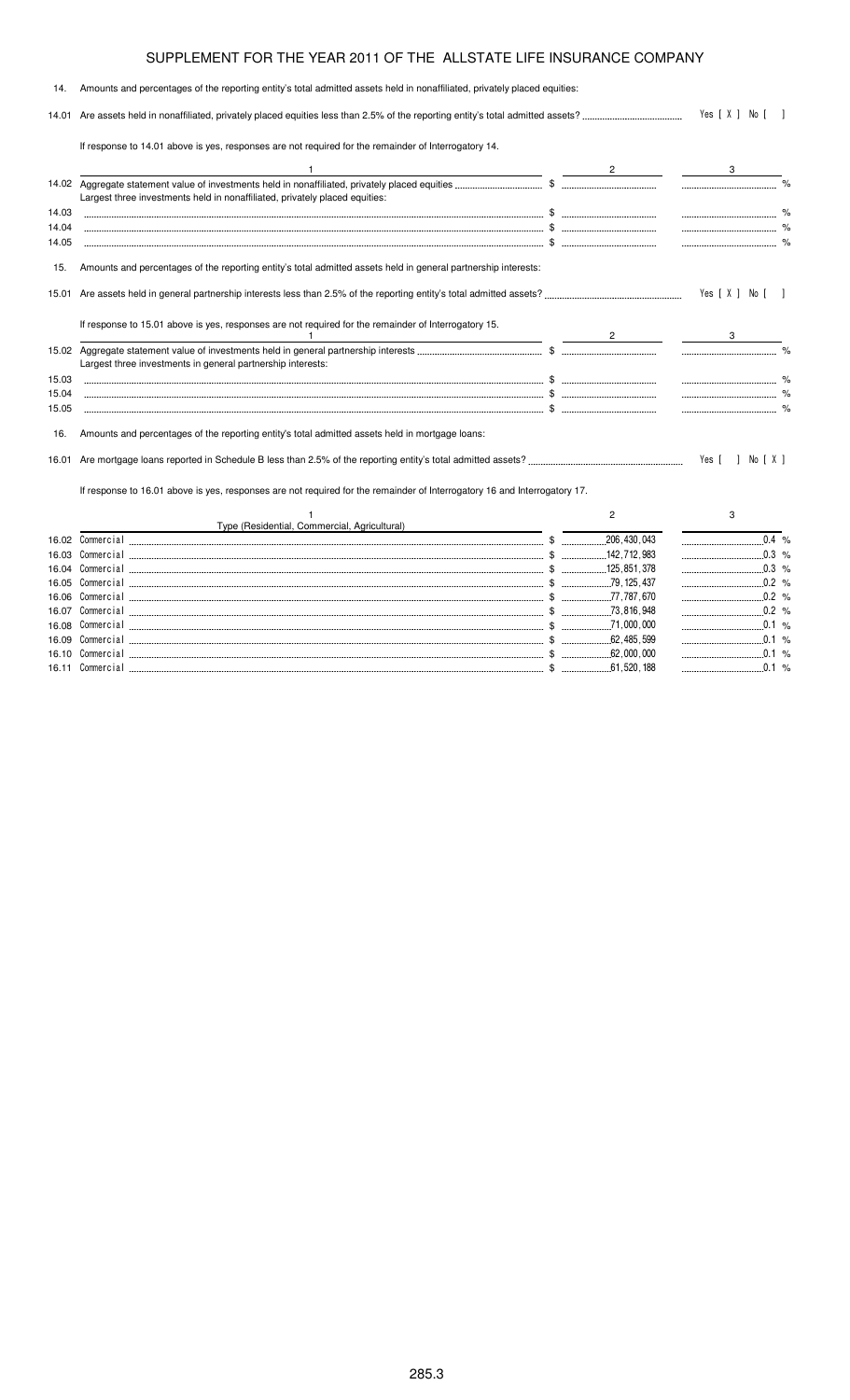Amount and percentage of the reporting entity's total admitted assets held in the following categories of mortgage loans:

|                                                    | Amount and percentage of the reporting entity's total admitted assets held in the following categories of mongage loans.                                                                          |                |             |                      |  |                         |            |   |                     |                |              |              |                  |      |
|----------------------------------------------------|---------------------------------------------------------------------------------------------------------------------------------------------------------------------------------------------------|----------------|-------------|----------------------|--|-------------------------|------------|---|---------------------|----------------|--------------|--------------|------------------|------|
|                                                    |                                                                                                                                                                                                   |                |             |                      |  |                         |            |   |                     |                |              |              |                  | $\%$ |
| 16.13                                              |                                                                                                                                                                                                   |                |             |                      |  |                         |            |   |                     |                |              |              |                  |      |
| 16.14                                              |                                                                                                                                                                                                   |                |             |                      |  |                         |            |   |                     |                |              |              |                  |      |
| 16.15                                              |                                                                                                                                                                                                   |                |             |                      |  |                         |            |   |                     |                |              |              |                  |      |
| 16.16                                              |                                                                                                                                                                                                   |                |             |                      |  |                         |            |   |                     |                |              |              |                  |      |
| 17.                                                | Aggregate mortgage loans having the following loan-to-value ratios as determined from the most current appraisal as of the annual statement date:                                                 |                |             |                      |  |                         |            |   |                     |                |              |              |                  |      |
|                                                    |                                                                                                                                                                                                   |                | Residential |                      |  |                         | Commercial |   |                     |                |              | Agricultural |                  |      |
|                                                    | Loan to Value                                                                                                                                                                                     | $\overline{1}$ |             | $\overline{c}$       |  | 3                       |            | 4 |                     |                | 5            |              | 6                |      |
|                                                    |                                                                                                                                                                                                   |                |             |                      |  | $$$ 548,569,321         |            |   | 1.1 %               |                |              |              |                  |      |
|                                                    |                                                                                                                                                                                                   |                |             | $\sim$ $\sim$ $\sim$ |  | $$$ , , .311,753,163    |            |   | $\frac{1}{2}$ 0.6 % |                |              |              |                  |      |
|                                                    |                                                                                                                                                                                                   |                |             |                      |  | $$$ 866,403,880         |            |   |                     |                |              |              |                  |      |
|                                                    |                                                                                                                                                                                                   |                |             |                      |  | $$$ 1,051,410,513       |            |   |                     |                |              |              |                  |      |
|                                                    |                                                                                                                                                                                                   |                |             |                      |  | $$ \dots 3,089,163,577$ |            |   | $6.3\%$             |                | $\mathbb{S}$ |              |                  |      |
|                                                    |                                                                                                                                                                                                   |                |             |                      |  |                         |            |   |                     |                |              |              | Yes [ X ] No [ ] |      |
| 18.                                                | If response to 18.01 above is yes, responses are not required for the remainder of Interrogatory 18.<br>Largest five investments in any one parcel or group of contiguous parcels of real estate. |                |             | Description          |  |                         |            |   |                     |                |              |              |                  |      |
|                                                    |                                                                                                                                                                                                   |                |             | $\overline{1}$       |  |                         |            |   |                     | $\overline{2}$ |              |              | 3                |      |
|                                                    |                                                                                                                                                                                                   |                |             |                      |  |                         |            |   |                     |                |              |              |                  |      |
|                                                    |                                                                                                                                                                                                   |                |             |                      |  |                         |            |   |                     |                |              |              |                  |      |
|                                                    |                                                                                                                                                                                                   |                |             |                      |  |                         |            |   |                     |                |              |              |                  |      |
| 18.01<br>18.02<br>18.03<br>18.04<br>18.05<br>18.06 |                                                                                                                                                                                                   |                |             |                      |  |                         |            |   |                     |                |              |              |                  |      |
|                                                    | Report aggregate amounts and percentages of the reporting entity's total admitted assets held in investments held in mezzanine real estate loans:                                                 |                |             |                      |  |                         |            |   |                     |                |              |              |                  |      |
| 19.                                                |                                                                                                                                                                                                   |                |             |                      |  |                         |            |   |                     |                |              |              | Yes [ X ] No [   |      |
|                                                    | If response to 19.01 is yes, responses are not required for the remainder of Interrogatory 19.                                                                                                    |                |             |                      |  |                         |            |   |                     |                |              |              |                  |      |
|                                                    |                                                                                                                                                                                                   |                |             |                      |  |                         |            |   |                     |                |              |              |                  |      |
|                                                    | Largest three investments held in mezzanine real estate loans:                                                                                                                                    |                |             |                      |  |                         |            |   |                     |                |              |              |                  |      |
|                                                    |                                                                                                                                                                                                   |                |             |                      |  |                         |            |   |                     |                |              |              |                  |      |
| 19.01<br>19.03<br>19.04                            |                                                                                                                                                                                                   |                |             |                      |  |                         |            |   |                     |                |              |              |                  |      |